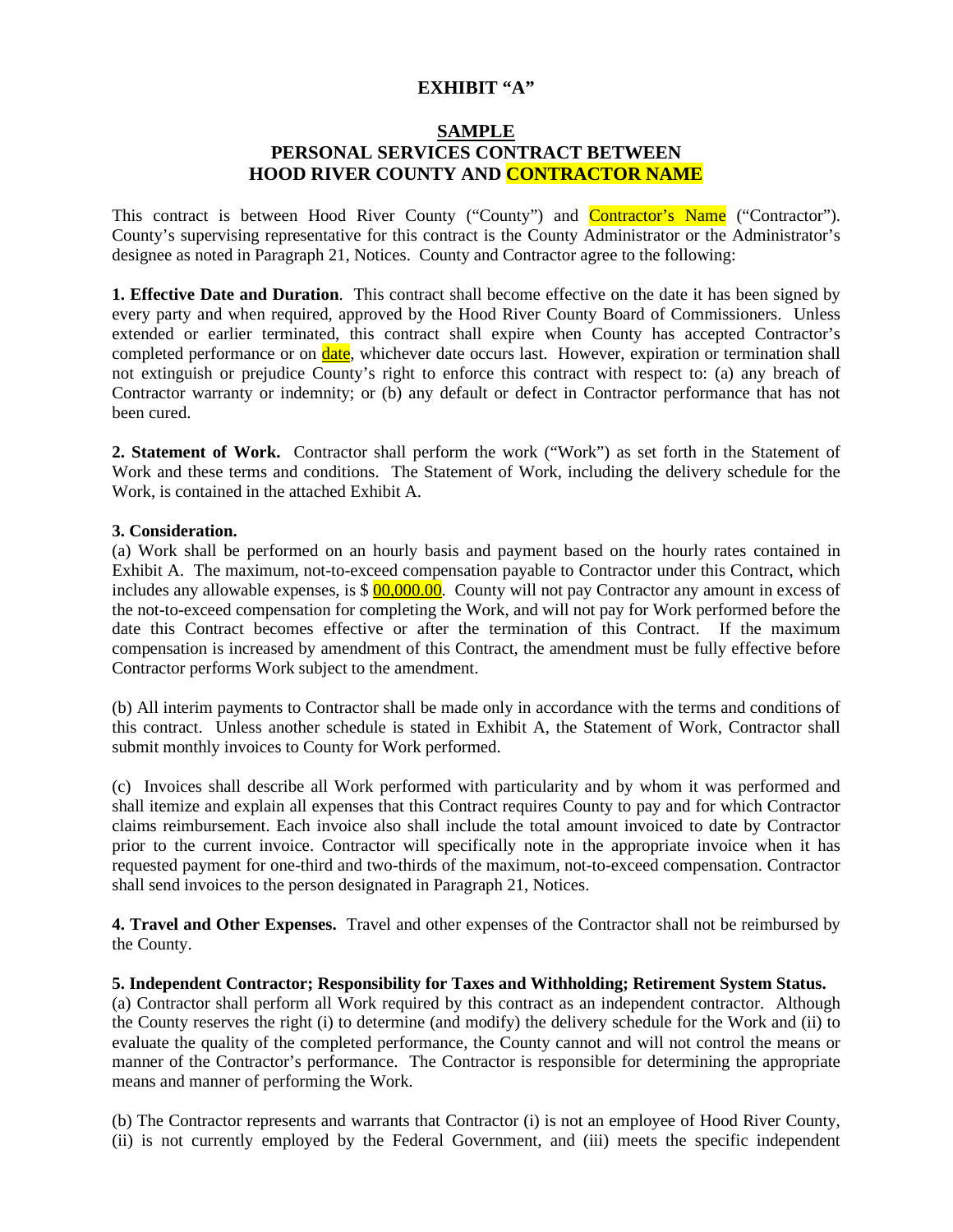contractor standards of ORS 670.600, as certified on the Independent Contractor Certification Statement attached as Exhibit B and by this reference made a part hereof. Contractor is not an "officer," "employee" or "agent" of the County, as those terms are used in ORS 30.265.

(c) Contractor is not a contributing member of the Public Employees Retirement System and Contractor shall be responsible for all federal or state taxes applicable to any compensation or payments paid to Contractor under this contract and, unless Contractor is subject to backup withholding, County will not withhold from such compensation or payments any amount(s) to cover Contractor's federal or state tax obligations. Contractor is not eligible for any social security, unemployment insurance, or workers' compensation benefits from compensation or payments paid to Contractor under this contract, except as a self-employed individual.

**6. Subcontracts and Assignment; Successors in Interest.** Contractor shall not enter into any subcontracts for any of the Work, and shall not assign, delegate or transfer any of its rights or obligations under this Contract without County's prior written consent. The provisions of this contract shall be binding upon and shall inure to the benefit of the parties hereto, and their respective successors, subcontractors and assigns, if any.

**7. No Third Party Beneficiaries.** County and Contractor are the only parties to this contract and are the only parties entitled to enforce its terms. Nothing in this contract gives, is intended to give, or shall be construed to give or provide any benefit or right not held by or made generally available to the public, whether directly, indirectly or otherwise, to third persons unless such third persons are individually identified by name herein and expressly described as intended beneficiaries of the terms of this contract.

**8. Funds Available and Authorized.** County has sufficient funds currently available and authorized for expenditure to finance the costs of this contract within the County's current annual budget. Contractor understands and agrees that County's payment of amounts under this contract attributable to work performed is contingent on County budgetary limitations and other expenditure authority sufficient to allow County, in the exercise of its reasonable administrative discretion, to continue to make payments under this contract. County may terminate this contract without penalty or liability to County, effective upon the delivery of written notice to Contractor, with no further liability if County determines that there are insufficient funds available to make payments under this contract.

**9. Representations and Warranties.** Contractor represents and warrants to County that (a) Contractor has the power and authority to enter into and perform this Contract, (b) this Contract, when executed and delivered, shall be a valid and binding obligation of Contractor enforceable in accordance with its terms, (c) Contractor has the skill and knowledge possessed by well-informed members of its industry, trade or profession and Contractor will apply that skill and knowledge with care and diligence to perform the Work in a professional manner and in accordance with standards prevalent in Contractor's industry, trade or profession, and (d) Contractor shall, at all times during the term of this Contract, be qualified, professionally competent, and duly licensed to perform the work. The warranties set forth in this section are in addition to, and not in lieu of, any other warranties provided.

# **10. Default; Remedies; Termination.**

(a) **Default by Contractor**. Contractor shall be in default under this Contract if:

(i) Contractor institutes or has instituted against it insolvency, receivership or bankruptcy proceedings, makes an assignment for the benefit of creditors, or ceases doing business on a regular basis; or

(ii) Contractor no longer holds a license or certificate that is required for Contractor to perform its obligations under the Contract and Contractor has not obtained such license or certificate within fourteen (14) calendar days after County's notice or such longer period as County may specify in such notice; or

(iii) Contractor commits any material breach or default of any covenant, warranty, obligation or agreement under this Contract, fails to perform the Work under this Contract within the time specified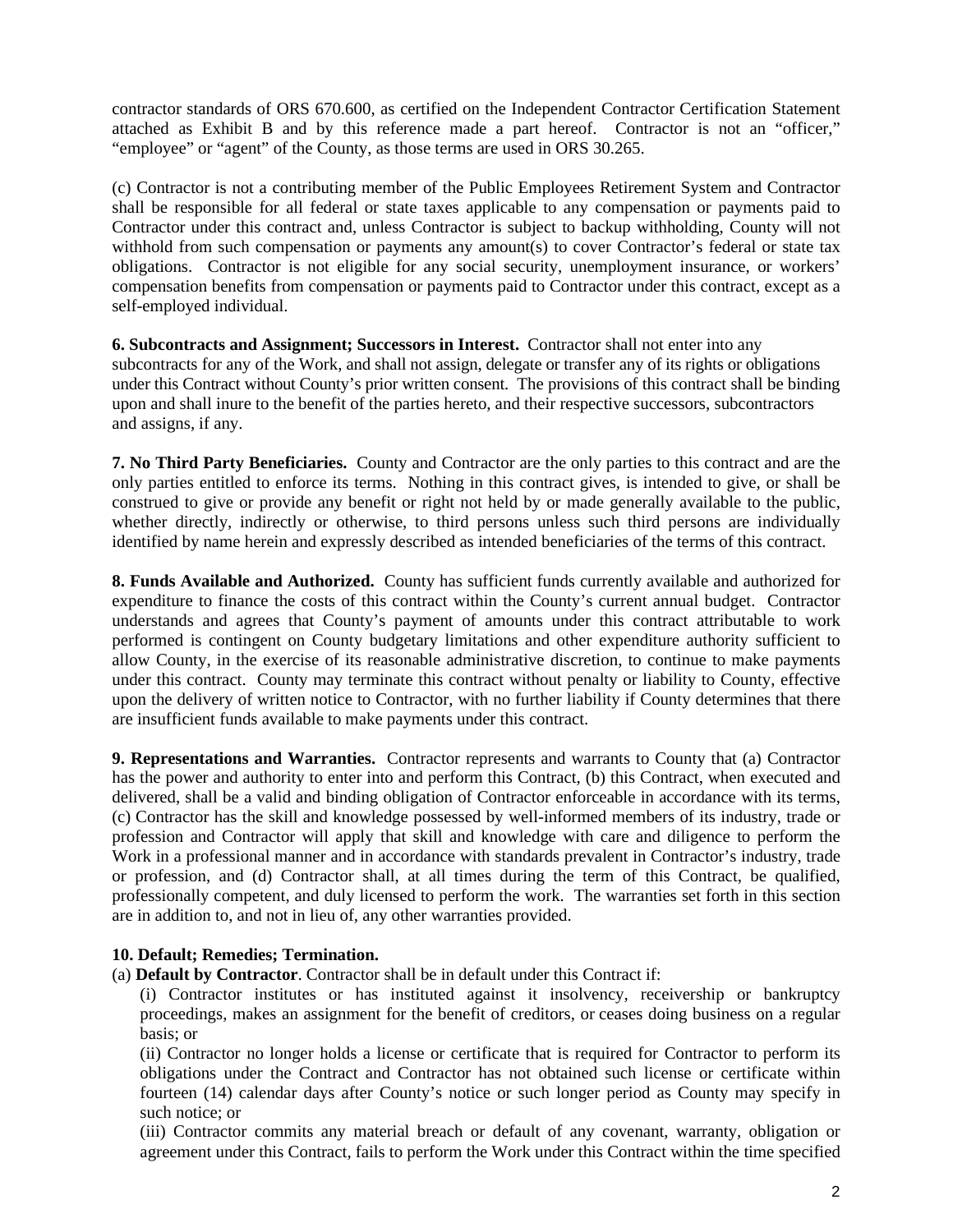herein or any extension thereof, or so fails to pursue the Work as to endanger Contractor's performance under this Contract in accordance with its terms, and such breach, default or failure is not cured within fourteen (14) calendar days after County's notice, or such longer period as County may specify in such notice.

(b) **County's Remedies for Contractor's Default**. In the event Contractor is in default under Section 10.a, County may, at its option, pursue any or all of the remedies available to it under this Contract and at law or in equity, including, but not limited to:

(i) termination of this Contract under Section 10e(ii);

(ii) withholding all monies due for Work and Work Products that Contractor has failed to deliver within any scheduled completion dates or has performed inadequately or defectively;

(iii) initiation of an action or proceeding for damages, specific performance, or declaratory or injunctive relief;

(iv) exercise of its right of setoff.

These remedies are cumulative to the extent the remedies are not inconsistent, and County may pursue any remedy or remedies singly, collectively, successively or in any order whatsoever. If a court determines that Contractor was not in default under Sections 10a, then Contractor shall be entitled to the same remedies as if this Contract was terminated pursuant to Section 10e(i).

(c) **Default by County**. County shall be in default under this Contract if:

(i) County fails to pay Contractor any amount pursuant to the terms of this Contract, and County fails to cure such failure within thirty (30) calendar days after Contractor's notice or such longer period as Contractor may specify in such notice; or

(ii) County commits any material breach or default of any covenant, warranty, or obligation under this Contract, and such breach or default is not cured within thirty (30) calendar days after Contractor's notice or such longer period as Contractor may specify in such notice.

(d) **Contractor's Remedies for County's Default**. In the event County terminates the Contract under Section 10e(i), or in the event County is in default under Section 10c and whether or not Contractor elects to exercise its right to terminate the Contract under Section 10e(iii), Contractor's sole monetary remedy shall be (a) with respect to services compensable on an hourly basis, a claim for unpaid invoices, hours worked within any limits set forth in this Contract but not yet billed, authorized expenses incurred, and (b) with respect to deliverable-based Work, a claim for the sum designated for completing the deliverable multiplied by the percentage of Work completed and accepted by County, less previous amounts paid and any claim(s) that Count has against Contractor. In no event shall County be liable to Contractor for any expenses related to termination of this Contract or for anticipated profits. If previous amounts paid to Contractor exceed the amount due to Contractor under this Section 10d, Contractor shall pay immediately any excess to County upon written demand.

## (e) **Termination**.

(i) **County's Right to Terminate at its Discretion.** At its sole discretion, County may terminate this Contract:

(A) For its convenience upon thirty (30) days' prior written notice by County to Contractor;

(B) Immediately upon written notice if County fails to receive funding, appropriations, limitations, allotments or other expenditure authority at levels sufficient to pay for the Work or Work Products; or

(C) Immediately upon written notice if federal or state laws, regulations, or guidelines are modified or interpreted in such a way that the County's purchase of the Work or Work Products under this Contract is prohibited or County is prohibited from paying for such Work or Work Products from the planned funding source.

(ii) **County's Right to Terminate for Cause.** In addition to any other rights and remedies County may have under this Contract, County may terminate this Contract immediately upon written notice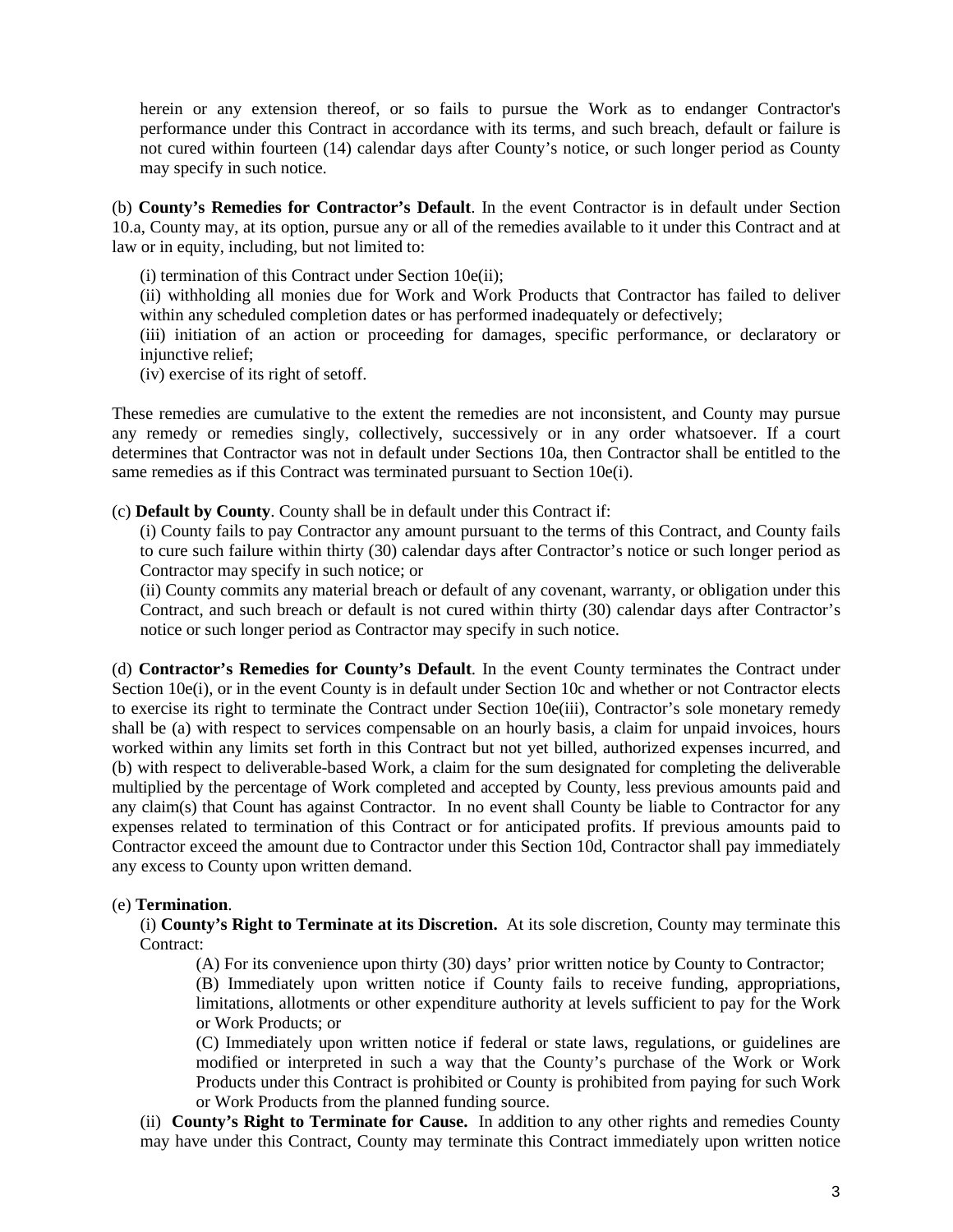by County to Contractor, or at such later date as County may establish in such notice, or upon expiration of the time period and with such notice as provided in Section  $10e(ii)(B)$  and  $10e(ii)(C)$ below, upon the occurrence of any of the following events:

(A) Contractor is in default under Section 10a(i) because Contractor institutes or has instituted against it insolvency, receivership or bankruptcy proceedings, makes an assignment for the benefit of creditors, or ceases doing business on a regular basis;

(B) Contractor is in default under Section 10a(ii) because Contractor no longer holds a license or certificate that is required for it to perform services under the Contract and Contractor has not obtained such license or certificate within fourteen (14) calendar days after County's notice or such longer period as County may specify in such notice; or

(C) Contractor is in default under Section 10a(iii) because Contractor commits any material breach or default of any covenant, warranty, obligation or agreement under this Contract, fails to perform the Work under this Contract within the time specified herein or any extension thereof, or so fails to pursue the Work as to endanger Contractor's performance under this Contract in accordance with its terms, and such breach, default or failure is not cured within fourteen (14) calendar days after County's notice, or such longer period as County may specify in such notice.

(iii) **Contractor's Right to Terminate for Cause**. Contractor may terminate this Contract with such written notice to County as provided in Sections  $10e(iii)(A)$  and  $10e(iii)(B)$  below, or at such later date as Contractor may establish in such notice, upon the occurrence of the following events:

(A) County is in default under Section 10c(i) because County fails to pay Contractor any amount pursuant to the terms of this Contract, and County fails to cure such failure within thirty (30) calendar days after Contractor's notice or such longer period as Contractor may specify in such notice; or

(B) County is in default under Section 10c(ii) because County commits any material breach or default of any covenant, warranty, or obligation under this Contract, fails to perform its commitments hereunder within the time specified or any extension thereof, and County fails to cure such failure within thirty (30) calendar days after Contractor's notice or such longer period as Contractor may specify in such notice.

(iv) **Return of Property**. Upon termination of this Contract for any reason whatsoever, Contractor shall immediately deliver to County all of County's property (including without limitation any Work or Work Products for which County has made payment in whole or in part) that is in the possession or under the control of Contractor in whatever stage of development and form of recordation such County property is expressed or embodied at that time. Upon receiving a notice of termination of this Contract, Contractor shall immediately cease all activities under this Contract, unless County expressly directs otherwise in such notice of termination. Upon County's request, Contractor shall surrender to anyone County designates, all documents, research or objects or other tangible things needed to complete the Work and the Work Products.

**11. Records Maintenance; Access.** Contractor shall maintain all financial records relating to this contract in accordance with generally accepted accounting principles. In addition, Contractor shall maintain any other records pertinent to this contract in such a manner as to clearly document Contractor's performance. Contractor acknowledges and agrees that County and their duly authorized representative shall have access to such financial records and to all other books, documents, papers, plans and writings of Contractor that are pertinent to this contract for the purpose of performing examinations and audits, and making excerpts and transcripts. All such financial records, books, documents, papers, plans, and writings shall be retained by Contractor and kept accessible for a minimum of 6 years, except as required longer by law, following final payment and termination of this contract, or until the conclusion of any audit, controversy or litigation arising out of or related to this contract, whichever date is later.

**12. Compliance with Applicable Law.** Contractor shall comply with all federal, state and local laws, regulations, executive orders and ordinances applicable to the Contract. Without limiting the generality of the foregoing, Contractor expressly agrees to comply with the following laws, regulations and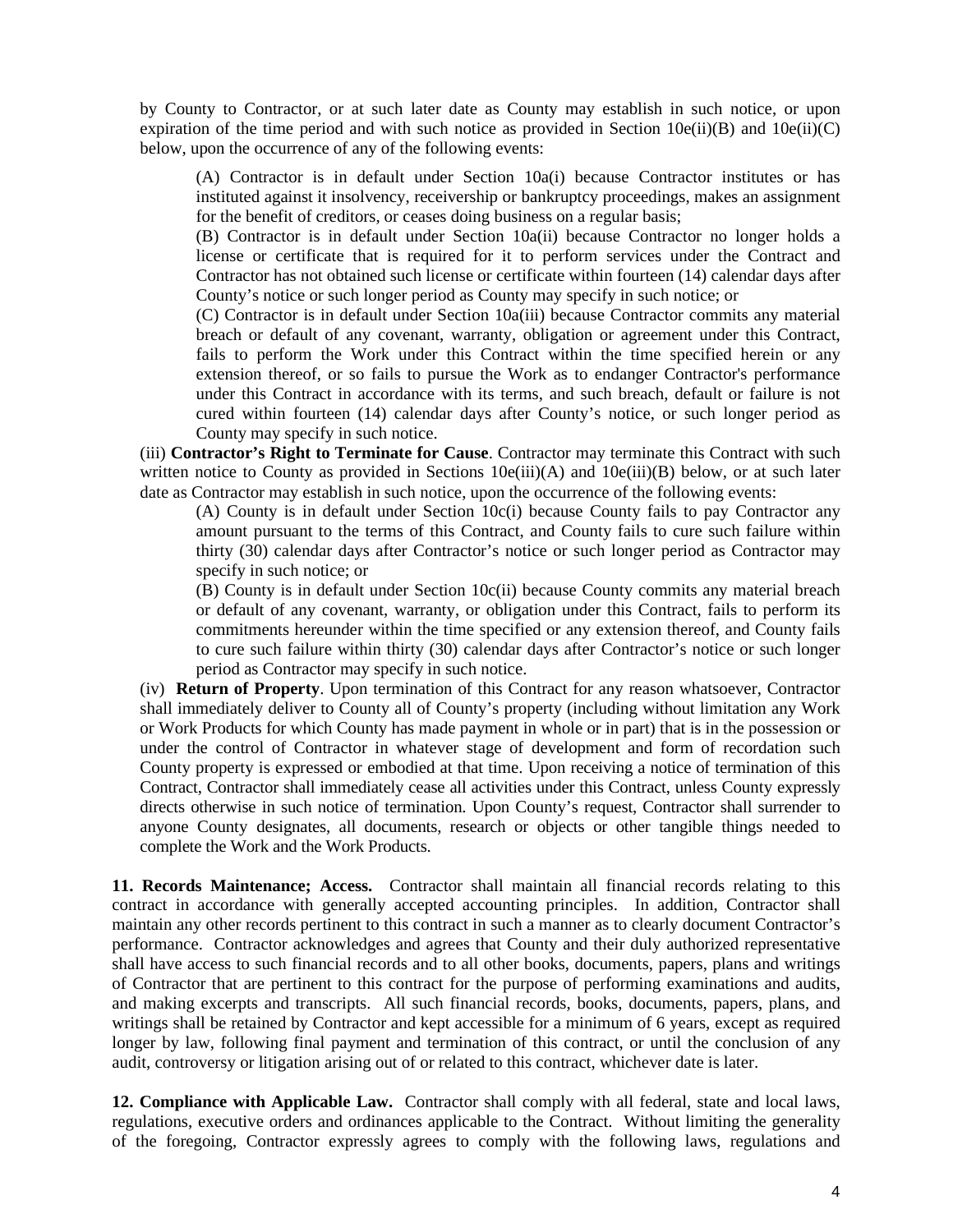executive orders to the extent they are applicable to the Contract: (a) Titles VI and VII of the Civil Rights Act of 1964, as amended; (b) Sections 503 and 504 of the Rehabilitation Act of 1973, as amended; (c) the Americans with Disabilities Act of 1990, as amended; (d) Executive Order 11246, as amended; (e) the Health Insurance Portability and Accountability Act of 1996; (f) the Age Discrimination in Employment Act of 1967, as amended, and the Age Discrimination Act of 1975, as amended; (g) the Vietnam Era Veterans' Readjustment Assistance Act of 1974, as amended; (h) ORS Chapter 659, as amended; (i) all regulations and administrative rules established pursuant to the foregoing laws; and (j) all other applicable requirements of federal and state civil rights and rehabilitation statutes, rules and regulations. These laws, regulations and executive orders are incorporated by reference herein to the extent that they are applicable to the Contract and required by law to be so incorporated. County's performance under the Contract is conditioned upon Contractor's compliance with the provisions of ORS 279B.220, 279B.225, 279B.230, 279B.235 and 279B.270 which are incorporated by reference herein.

**13. Foreign Contractor.** If the Contractor is not domiciled in or registered to do business in the State of Oregon, Contractor shall promptly provide to the Oregon Department of Revenue and the Secretary of State Corporation Division all information required by those agencies relative to this Contract. The Contractor shall demonstrate its legal capacity to perform these services in the State of Oregon prior to entering into this contract.

**14. Governing Law; Jurisdiction; Venue.** This contract shall be governed and construed in accordance with the laws of Hood River County and the State of Oregon without resort to any jurisdiction's conflict of laws rules or doctrines. Any claim, action, suit or proceeding (collectively, "claim") between the County and the Contractor that arises from or relates to this contract shall be brought and conducted solely and exclusively within the Circuit Court of Hood River County for the State of Oregon. Provided, however, if the claim must be brought in a federal forum, then it shall be brought and conducted solely and exclusively with the United States District Court for the District of Oregon. Contractor by the signature below of its authorized representative, hereby consents to the *in personam* jurisdiction of said courts.

**15. Indemnity.** Contractor shall defend (with legal counsel of County's choice), save, hold harmless, and indemnify the Hood River County its officers, employees, agents, and members, from all claims, suits, losses, damages, liabilities, costs, expenses or actions, of any nature whatsoever resulting from, arising out of or relating to the activities of Contractor or its officers, employees, subcontractors, or agents under this contract.

**16. Insurance.** Contractor shall provide insurance as indicated on Exhibit C, attached hereto and incorporated by this reference.

## **17. Ownership of Work Product**.

(a) **Definitions.** As used in this Section 17, and elsewhere in this Contract, the following terms have the meanings set forth below:

(i) "Contractor Intellectual Property" means any intellectual property owned by Contractor and developed independently from the Work.

(ii) "Third Party Intellectual Property" means any intellectual property owned by parties other than County or Contractor.

(iii) "Work Product" means every invention, discovery, work of authorship, trade secret or other tangible or intangible item and all intellectual property rights therein that Contractor is required to deliver to County pursuant to the Work.

(b) **Original Works**. All Work Product created by Contractor pursuant to the Work, including derivative works and compilations, and whether or not such Work Product is considered a work made for hire or an employment to invent, shall be the exclusive property of County. County and Contractor agree that such original works of authorship are "work made for hire" of which County is the author within the meaning of the United States Copyright Act. If for any reason the original Work Product created pursuant to the Work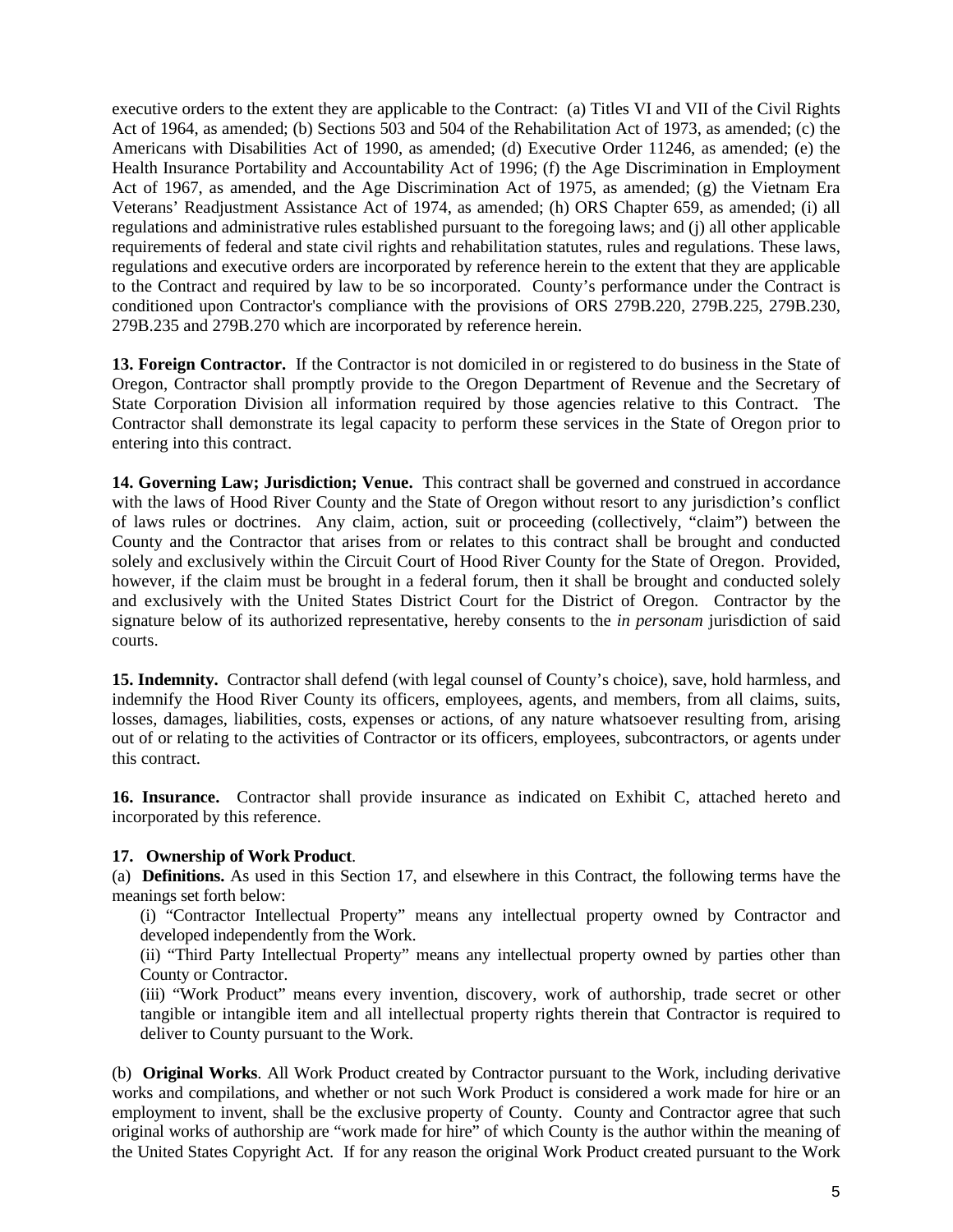is not "work made for hire," Contractor hereby irrevocably assigns to County any and all of its rights, title, and interest in all original Work Product created pursuant to the Work, whether arising from copyright, patent, trademark, trade secret, or any other state or federal intellectual property law or doctrine. Upon County's reasonable request, Contractor shall execute such further documents and instruments necessary to fully vest such rights in County. Contractor forever waives any and all rights relating to original Work Product created pursuant to the Work, including without limitation, any and all rights arising under 17 USC §106A or any other rights of identification of authorship or rights of approval, restriction or limitation on use or subsequent modifications.

In the event that Work Product created by Contractor under this Contract is a derivative work based on Contractor Intellectual Property, or is a compilation that includes Contractor Intellectual Property, Contractor hereby grants to County an irrevocable, non-exclusive, perpetual, royalty-free license to use, reproduce, prepare derivative works based upon, distribute copies of, perform and display the pre-existing elements of the Contractor Intellectual Property employed in the Work Product, and to authorize others to do the same on County's behalf.

In the event that Work Product created by Contractor under this Contract is a derivative work based on Third Party Intellectual Property, or is a compilation that includes Third Party Intellectual Property, Contractor shall secure on the County's behalf and in the name of the County an irrevocable, non-exclusive, perpetual, royalty-free license to use, reproduce, prepare derivative works based upon, distribute copies of, perform and display the pre-existing elements of the Third Party Intellectual Property employed in the Work Product, and to authorize others to do the same on County's behalf.

(c) **Contractor Intellectual Property**. In the event that Work Product is Contractor Intellectual Property Contractor hereby grants to County an irrevocable, non-exclusive, perpetual, royalty-free license to use, reproduce, prepare derivative works based upon, distribute copies of, perform and display the Contractor Intellectual Property, and to authorize others to do the same on County's behalf.

(d) **Third Party Works**. In the event that Work Product is Third Party Intellectual Property, Contractor shall secure on the County's behalf and in the name of the County, an irrevocable, non-exclusive, perpetual, royalty-free license to use, reproduce, prepare derivative works based upon, distribute copies of, perform and display the Third Party Intellectual Property, and to authorize others to do the same on County's behalf.

**18. Severability.** If any term or provision of this Agreement is declared to be illegal or in conflict with any law, the validity of the remaining terms and provisions shall not be affected and the rights and obligations of the parties shall be construed and enforced as if the Agreement did not contain the particular term or provision held to be invalid.

**19. Waiver.** The failure of the County to enforce any provision of this contract shall not constitute a waiver by the County of that or any other provision.

**20. Amendments.** County may amend this Contract to the extent permitted by applicable statutes, administrative rule, and as provided in the solicitation documents, if any. The terms of this contract shall not be waived, altered, modified, supplemented or amended in any manner whatsoever, except by written instrument signed by the parties.

**21. Notices.** All notices to the respective parties shall either be personally delivered or sent certified mail to the following addresses:

Hood River County Community Development Contractor's Contact Name Eric Walker, Director Contractor's Name 601 State Street **Address** Hood River, OR 97031 City, State, Zip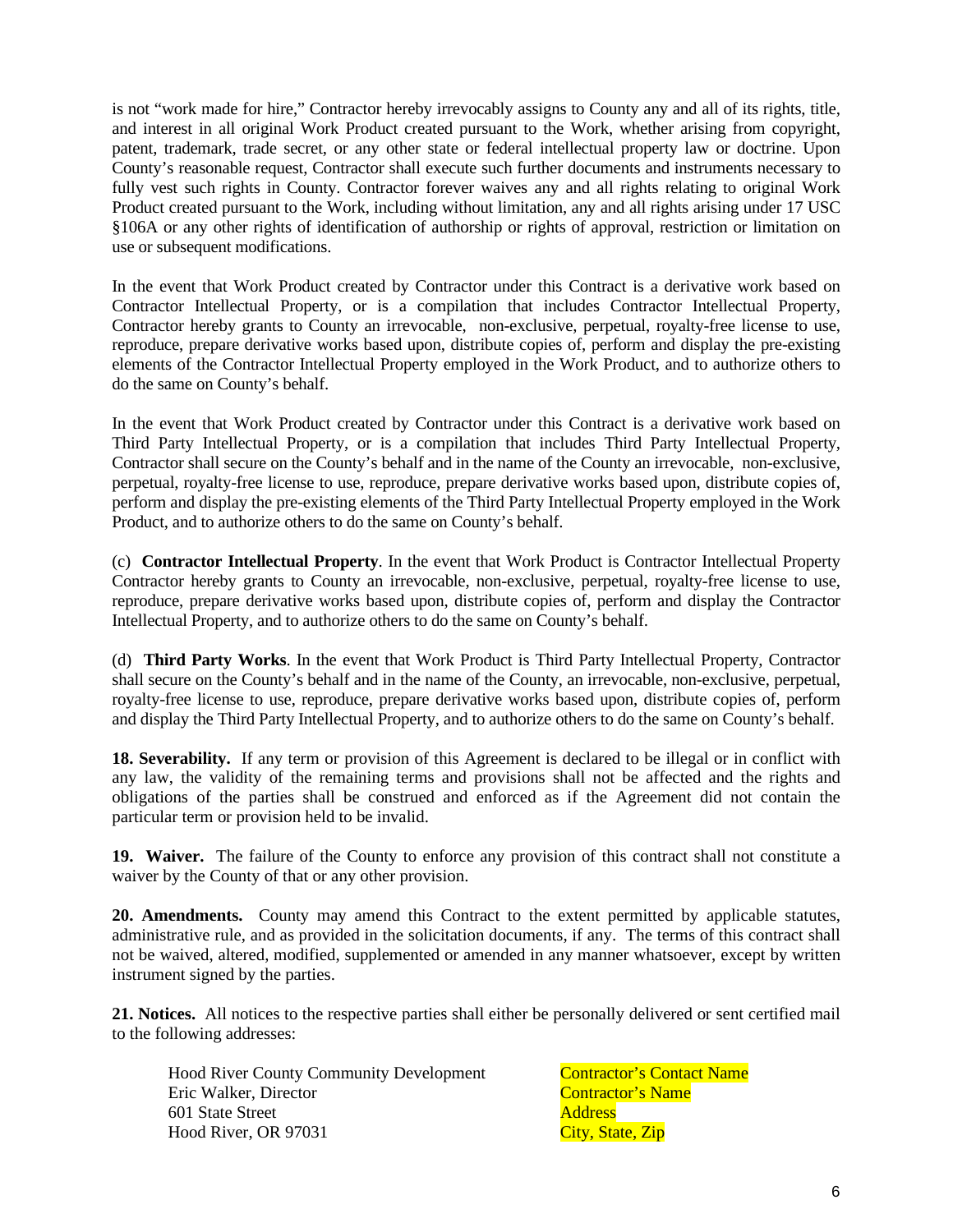**22. Survival.** All rights and obligations shall cease upon termination or expiration of this Contract, except those rights and obligations set forth in Sections 1, 7, 8, 9, 10, 11, 14, 15, 16, 17, 19, 22, 24 and 25.

**23. Time is of the Essence**. Contractor agrees that time is of the essence under this Contract.

**24. Force Majeure**. Neither County nor Contractor shall be held responsible for delay or default caused by fire, riot, acts of God, terrorist acts, or other acts of political sabotage, or war where such cause was beyond the reasonable control of County or Contractor, respectively. Contractor shall, however, make all reasonable efforts to remove or eliminate such a cause of delay or default and shall, upon the cessation of the cause, diligently pursue performance of its obligations under this Contract.

**25. Attorney Fees.** In the event of a dispute between Contractor and County, each shall pay his or her own attorney fees. Attorney fees are not recoverable from the other party.

**26. Contractor Certification.** Contractor, by execution of this Contract, acknowledges that s/he has read this Contract, understands it, and agrees to be bound by its terms and conditions. Contractor shall complete the full certification attached and incorporated as Exhibit B.

IT IS SO AGREED:

Jeff Hecksel Date Contractor's Name Date County Administrator Title Hood River County

\_\_\_\_\_\_\_\_\_\_\_\_\_\_\_\_\_\_\_\_\_ \_\_\_\_\_\_\_\_\_ \_\_\_\_\_\_\_\_\_\_\_\_\_\_\_\_\_\_\_\_ \_\_\_\_\_\_\_\_\_\_\_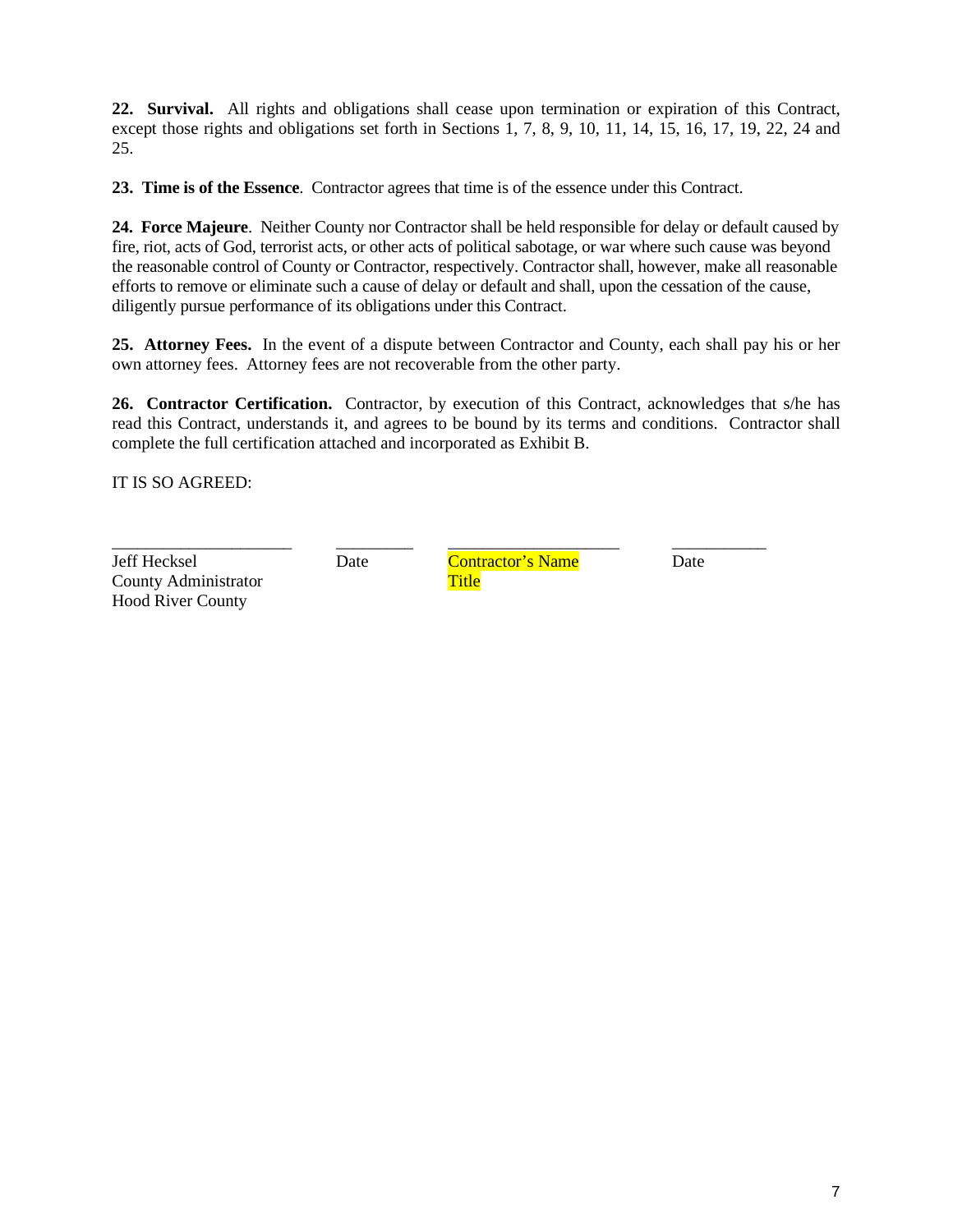# **EXIBIT A STATEMENT OF WORK**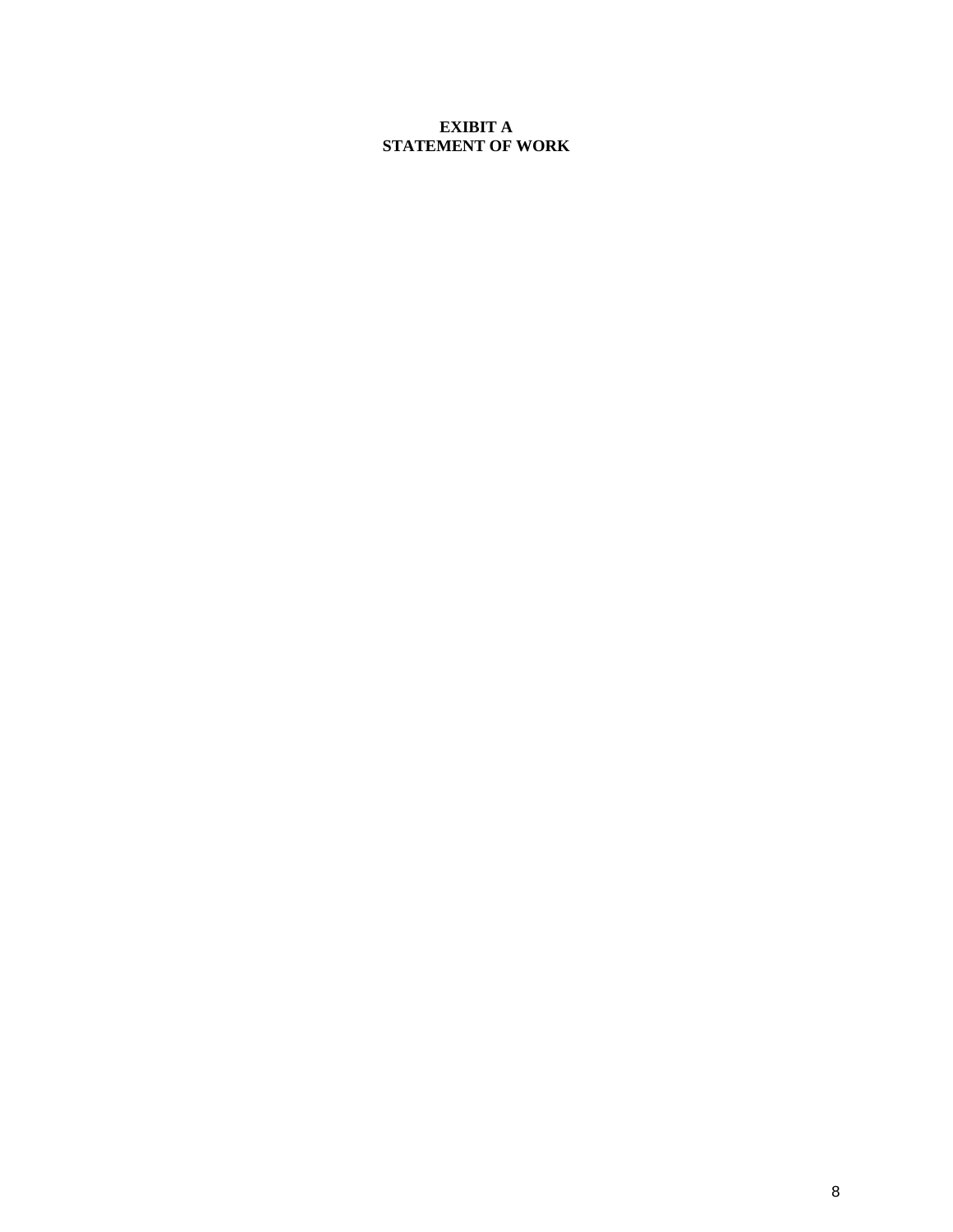## **Exhibit B**

## **CONTRACTOR DATA AND CERTIFICATION**

| Citizenship, if applicable: Non-resident alien<br><b>Business Designation</b> (check one):                                                       |  |                  | $Yes$ No |  |
|--------------------------------------------------------------------------------------------------------------------------------------------------|--|------------------|----------|--|
| Corporation Partnership                                                                                                                          |  | Federal Tax ID#: |          |  |
| $\begin{bmatrix} \cdot & \cdot & \cdot \\ \cdot & \cdot & \cdot \end{bmatrix}$ Sole Proprietorship Governmental/Non-Profit Federal Tax ID#______ |  |                  |          |  |

Above payment information must be provided prior to contract approval. This information will be reported to the Internal Revenue Service (IRS) under the name and taxpayer I.D. number submitted. (See IRS 1099 for additional instructions regarding taxpayer ID numbers). Information not matching IRS records could subject contractor to 31 percent backup withholding.

**Certification:** The individual signing on behalf of Contractor hereby certifies and swears under penalty of perjury that: (a) the number shown on this form is Contractor's correct taxpayer identification; (b) Contractor is not subject to backup withholding because (i) Contractor is exempt from backup withholding, (ii) Contractor has not been notified by the IRS that Contractor is subject to backup withholding as a result of a failure to report all interest or dividends, or (iii) the IRS has notified Contractor that Contractor is no longer subject to backup withholding; (c) s/he is authorized to act on behalf of Contractor, s/he has authority and knowledge regarding Contractor's payment of taxes, and to the best of her/his knowledge, Contractor is not in violation of any Oregon tax laws named in ORS 305.380(4), including without limitation the state inheritance tax, gift tax, personal income tax, withholding tax, corporation income and excise taxes, amusement device tax, timber taxes, cigarette tax, other tobacco tax, 9-1-1 emergency communications tax, the homeowners and renters property tax relief program and local taxes administered by the Department of Revenue, including the Multnomah County Business Income Tax, Lane Transit District Tax, Tri-Metropolitan Transit District Employer Payroll Tax, and Tri-Metropolitan District Self-Employment Tax; (d) Contractor is an independent contractor as defined in ORS 670.600; and (e) the supplied Contractor data is true and accurate.

Contractor Name Date

\_\_\_\_\_\_\_\_\_\_\_\_\_\_\_\_\_\_\_\_\_\_\_\_\_\_\_ \_\_\_\_\_\_\_\_\_\_\_\_\_

\_\_\_\_\_\_\_\_\_\_\_\_\_\_\_\_\_\_\_\_\_\_\_\_\_\_\_\_\_\_\_\_\_\_\_\_\_\_\_\_\_ Title